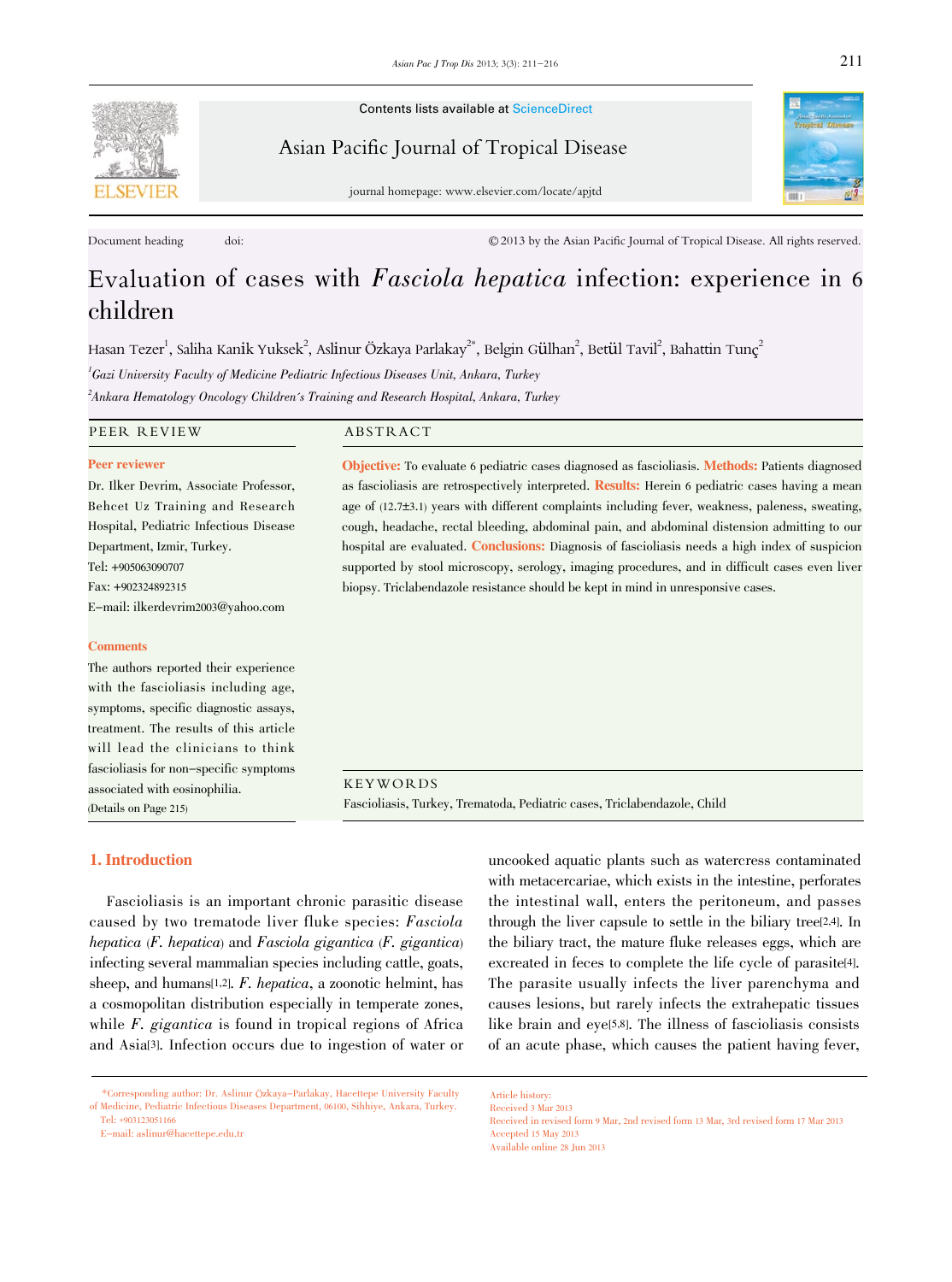hepatomegaly, abdominal pain, eosinophilia, hemobilia, and hepatic nodules and a chronic phase which causes the patient having jaundice, angiocholitis, wasting, anemia, ascites, cardiac disorder, and pancreatitis[6,9,10]. In this report, we evaluated 6 children with different manifestations of fasciola infection.

# 2. Materials and methods

We evaluated 6 children admitting to Ankara Hematology Oncology Children's Training and Research Hospital as fascioliasis between January 2008 to October 2012. Data entry included age, duration and kind of symptom, physical examination, laboratory study, treatment and outcome of the patient. For the laboratory study of parasite, microscopic examination, serological examination and cultures of the specimens were performed. Patients diagnosed with F. hepatica with microscopic and serologicasl examination were included in the study whereas one patient with a suspected fasciolasis with abdominal ultrasonography but unproven with serological test was excluded from the study.

SPSS 16 software was used for all analyses. Values are expressed as the mean±SD unless otherwise stated. P<0.05 was considered statistically significant for all analyses.

# 3. Results

Six patients (three males, three females) between the age of <sup>9</sup> and <sup>17</sup> years [mean age: (12.7±3.1) years], with different complaints including fever, weakness, paleness, sweating, cough, headache, rectal bleeding, abdominal pain, and abdominal distension admitted to our hospital between November 2009 and June 2011. Mean duration of symptoms was 87.7 d (between 2 d and 1 year). Physical examination of the three patients revealed abdominal tenderness, hepatomegaly and pallor. However, other three had no signs in the physical examination. Half of the cases admitted to other centers before admission to our center and they had a story of drinking contaminated water. General characteristics of the patients were listed in Table 1.

In laboratory studies, mean hemoglobin was 11 g/dL; white blood cell count,  $12 \times 10^{7}/L$ ; and platelet count of 397 $\times$ 10 9 /L respectively. Three children had a mild leukocytosis and thrombocytosis and one had significant leukopenia. Two patients had iron deficiency anemia. Peripheral blood smear revealed eosinophilia in all of the children and mean eosinophil ratio was 36%. C-reactive protein (CRP) and erythrocyte sedimentation rate (ESR) were also evaluated. CRP values were negative or slightly increased in all cases. However, the ESR was high in most patients and the mean ESR was 36.8 mm/h. Liver function tests including alanine aminotransferase (ALT), aspartate aminotransferase (AST), and gamma glutamyl transferase (GGT) were normal, except for a slight increase of AST and ALT in two patients. Only two patients serum immunoglobulin E levels were measured and one of them was approximately two times higher than the upper limit, while the other was 30 times higher than the normal values (Table 2).

| <b>Table 1</b>                   |  |
|----------------------------------|--|
| Characteristics of the patients. |  |

| Patient        | Gender | Age    | Application | Presenting      | Physical     |
|----------------|--------|--------|-------------|-----------------|--------------|
|                |        | (year) | time        | symptom         | examination  |
| $\mathbf{1}$   | Male   | 10     | 4 months    | Abdominal       | Abdominal    |
|                |        |        |             | pain and        | tenderness   |
|                |        |        |             | distension      |              |
| $\overline{c}$ | Male   | 17     | 2 months    | Fever.          | Normal       |
|                |        |        |             | sweating,       |              |
|                |        |        |             | cough,          |              |
|                |        |        |             | headache        |              |
| 3              | Male   | 9      | 1 month     | Abdominal       | Normal       |
|                |        |        |             | pain            |              |
| $\overline{4}$ | Female | 14     | 1 week      | Weakness.       | Hepatomegaly |
|                |        |        |             | paleness,       |              |
|                |        |        |             | headache        |              |
| 5              | Female | 11     | 2d          | Weakness.       | Paleness     |
|                |        |        |             | paleness, fever |              |
| 6              | Female | 15     | 1 week      | Rectal          | Normal       |
|                |        |        |             | bleeding        |              |
|                |        |        |             |                 |              |

Parasite examinations and cultures of stool were performed because of marked eosinophilia and possible parasitic diseases. There was no parasite eggs in stool of two children. However, one patient had F. hepatica eggs and the other one had Hymenolepis. nana (H. nana) eggs

| <b>Table 2</b>                       |  |
|--------------------------------------|--|
| Laboratory findings of the patients. |  |

| Patient        | WBC $(\times 10^9/L)$ | Hg(g/dL) | $P$ lt ( $\times 10^9$ /L) | $E_0$ (%) | $CRP$ (mg/dL) | $ESR$ (mm/h) | $IgE$ (IU/mL) | Liver functions        |
|----------------|-----------------------|----------|----------------------------|-----------|---------------|--------------|---------------|------------------------|
|                | 13.7                  | 13.3     | 586                        | 36        | 0.18          | 91           | —             | Slight increase in AST |
| 2              | 17.4                  | 15.5     | 246                        | 72        | 1.24          | 45           | 30000         | Normal                 |
| 3              | 16.5                  | 11.6     | 429                        | 50        | 0.53          | 34           | 241           | Slight increase in ALT |
| $\overline{4}$ | 12.0                  | 7.1      | 689                        | 50        | 0.15          | 8            |               | Normal                 |
| 5              | 3.1                   | 4.8      | 155                        | 8         | 1.13          | 29           |               | Normal                 |
| 6              | 9.5                   | 13.8     | 282                        | 4         | 0.15          | 14           | -             | Normal                 |

WBC: White blood cells; Hg: Hemoglobin; Plt: Platelet, Eo: Eosinophil; CRP: C-reactive protein (normal: 0-0.8); ESR: Erythrocyte sedimentation rate (normal: 0-20 in 1 h); IgE: Immunoglobulin E (normal: 0-100); AST: Aspartate aminotransferase; ALT: Alanine aminotransferase.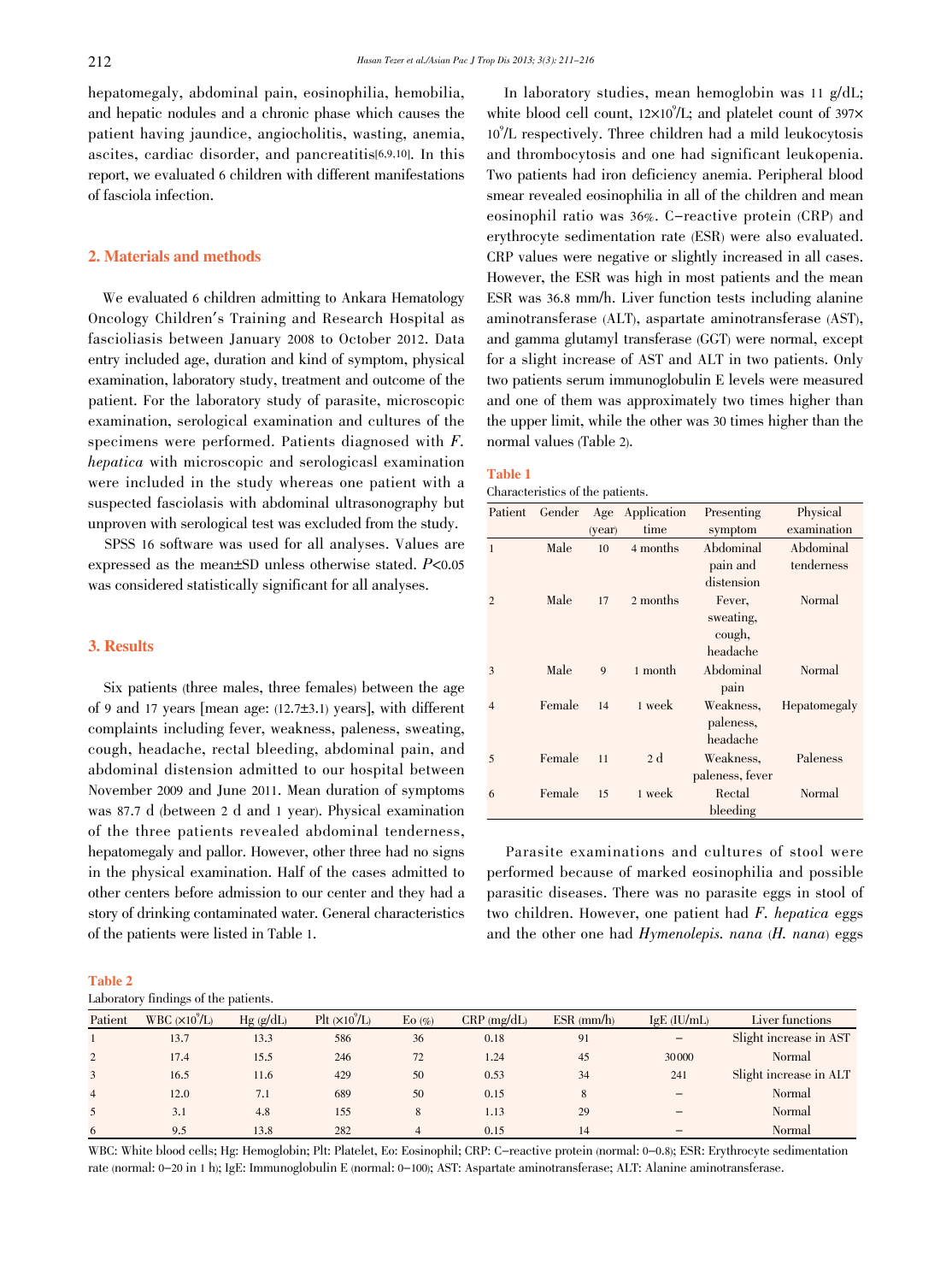| Patient        | T. gondii | E. granulosus | <i>F.</i> hepatica | E. histolytica | T. canis  | Stool examination                                |
|----------------|-----------|---------------|--------------------|----------------|-----------|--------------------------------------------------|
|                | IgM/IgG   | <b>IHA</b>    | <b>IHA</b>         | IgM/IgG        | IgM/IgG   |                                                  |
|                | $-/-$     |               | 1/1520             | $-/-$          | $-/-$     |                                                  |
| $\overline{2}$ | $-/-$     | NE.           | 1/5120             | $+/-$          | $-$ /+    | $G.$ lamblia antigen $(+)$ , $B.$ hominis        |
|                | $+1$      | <b>NE</b>     | 1/640              | $-/-$          | <b>NE</b> | G. lamblia antigen $(+)$ , H. nana, I. butschlii |
| $\overline{4}$ | $-/-$     | NE.           | 1/312              | —/—            | $-/-$     |                                                  |
|                | $-/-$     | <b>NE</b>     | 1/512              | —/—            | $-/-$     | <i>F.</i> hepatica                               |
| 6              | <b>NE</b> | <b>NE</b>     | 1/320              | $-/-$          | <b>NE</b> |                                                  |

Table 3 Evaluation of infectious agents in patients.

IgM: Immunoglobulin M; IgG: Immunoglobulin G; IHA: Indirect hemagglutination test; +: positive; -: negative; NE: not examined.

in direct examination of stool. One of the patients was positive for Giardia antigen and the other was positive for Blastocystis hominis (B. hominis) eggs, Iodamoeba butschlii (I. butschlii) cysts and Giardia lamblia (G. lamblia) antigen. Serological examination was also performed for all patients with possible parasitic diseases. In some patients, Toxoplasma gondii (T. gondii) and Toxocara canis (T. canis) were detected in serological studies by ELISA. At the same time, some parasites including Echinococcus granulosus (E. granulosus) and Entamoeba histolytica (E. histolytica) were excluded with these studies. The only serological finding that are common for all children was positive indirect hemagglutination (IHA) test for F. hepatica at different titrations of between 1/312 and 1/5 120 (Table 3).

Two patients had signs of infection for five different parasites at the same time. The patients with multiple parasites were evaluated for immune deficiency diseases, but none of them had primary immune deficiency.

Abdominal ultrasonography was performed for all patients positive IHA tests for F. hepatica. Although two patients had normal abdominal ulrasonography findings, all the others had different changes in liver parenchyma and concomitant lymph nodes, enlarged in different locations of abdomen (Table 4).

### Table 4

Abdominal ultrasonography findings.

| Patient        | Images                                                        |
|----------------|---------------------------------------------------------------|
| $\mathbf{1}$   | The left lobe of the liver included a cystic lesion; 11 mm    |
|                | ×7 mm in diameter; with septations and mural nodular          |
|                | appearance and multiple millimetric hypoechoic lymph          |
|                | nodes; the largest one was 10 mm×5 mm in size; located        |
|                | parailiac, paraaortic and mesenteric region.                  |
| $\mathcal{D}$  | In the right liver lobe, subcapsular selected peripheral      |
|                | hyperechoic focus and uncertain contoured hypoechoic          |
|                | area plan; 50 mm×35 mm in size; also located adjacent to      |
|                | the liver and vascular structures.                            |
| 3              | Compatible with peliozis hepatis                              |
| $\overline{4}$ | Lymph nodes at the hilus of the liver; the largest one was    |
|                | 15 mm×5 mm in size; and multiple millimetric hypoechoic       |
|                | ovoid lymph nodes; the largest one was 13.0 mm×5.5 mm in      |
|                | size; located at parailiac, paraaortic and mesenteric region. |
| 5              | No pathological appearance                                    |
| 6              | No pathological appearance                                    |

Eventually, <sup>5</sup> children diagnosed as having F. hepatica by serologically or stool examination were treated with triclabendazole at a dosage of 10 mg/kg per day orally for 3 consecutive days and this treatment was repeated after <sup>10</sup> d. One patient was positive for F. hepatica, IHA and E. histolytica ELISA tests at the same time and was treated with oral metronidazole for two weeks. However, this patient was unresponsive to treatment because of persistent symptoms and had positive serum PCR tests for F. hepatica and T. canis after metronidazole cure. This patient had subcapsular hypoechoic lesion with 66 mm×55 mm diameter and uncertain contours in posterior segment of right liver lobe in the abdominal ultrasonograpy after treatment. Abdominal magnetic resonance showed hepatosplenomegaly with capsular peripheral wedge-shaped and not clear contoured lesion, 67 mm×70 mm×95 mm in size at the right lobe of liver, with spherical lymph node at portal hilum about 20 mm×30 mm in size and heterogeneous enhancing focal area, 25 mm in diameter and multiple millimetric foci at upper pole of the spleen after metronidazole cure. Thoracic computed tomography and eye examination were performed because of positive PCR for T. canis, which were normal. Albendazole treatment for T. canis and triclabendazole for F. hepatica were initiated for this patient. After triclabendazole treatment, titration of the F. hepatica IHA levels decreased, eosinophilia returned to normal levels, and symptoms related to the parasitic infection improved within a few months. In one patient, abdominal pain and a significant increase in liver function tests was observed for approximately two months after initiaiton of therapy. Abdominal ultrasonography of the case showed a cystic lesion with septations, 11 mm $\times$ 8 mm in size in the left medial lobe of liver. The patient was treated with triclabendazole for the second time. Liver function did not return to normal levels with the second cure and liver biopsy was performed; which resulted in chronic hepatitis.

# 4. Discussion

Fascioliasis is a zoonosis caused by F. hepatica and less commonly F. gigantica, distributed in some countries such as Spain, France, Germany, Great Britain, Bolivia,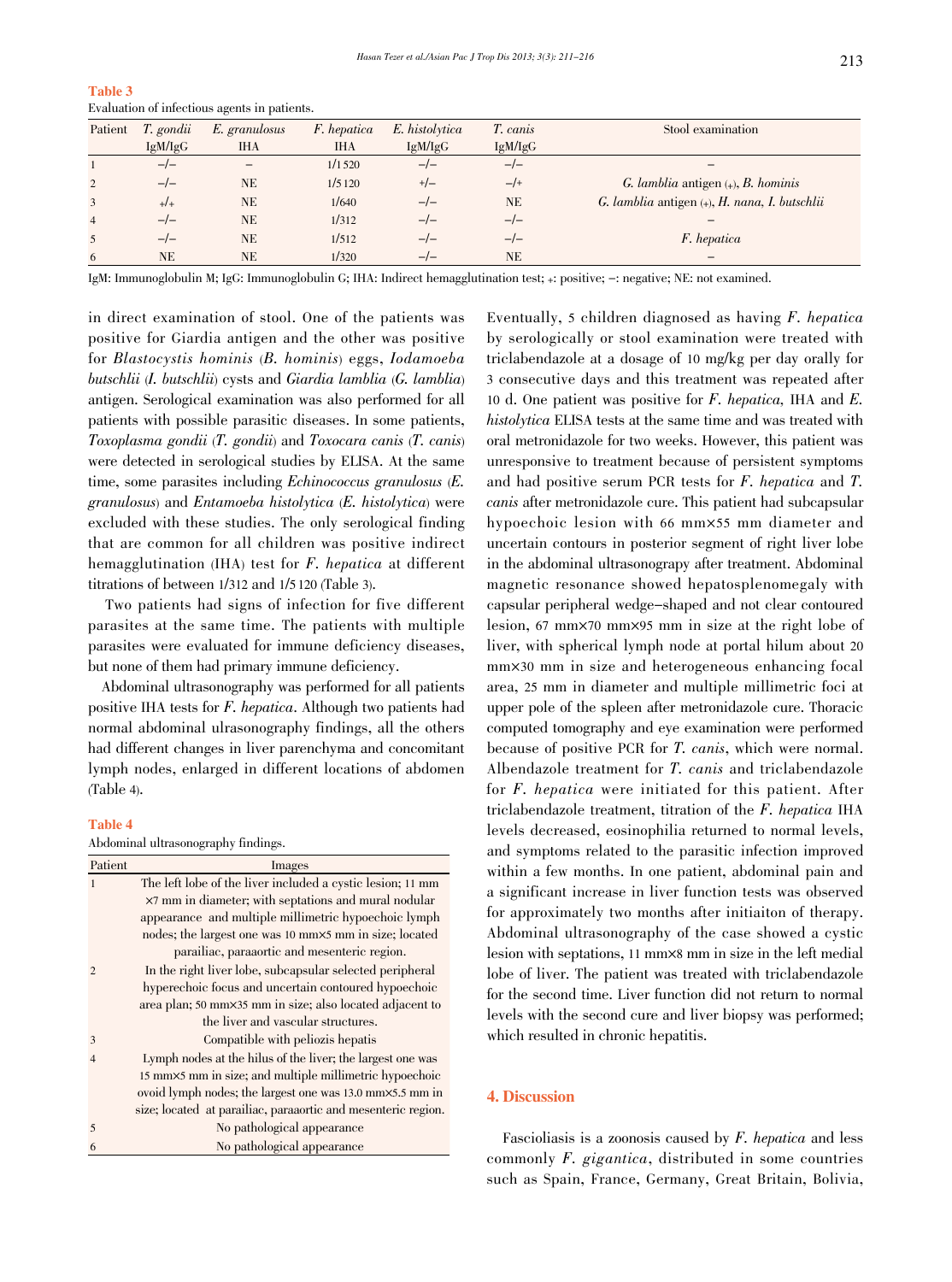Iran, Peru, Austria, Norway, United States, Portugal, China and Turkey[6,9,11,12]. F. hepatica is a flat and leaf-shaped trematode. It's life cycle consists of <sup>7</sup> stages including egg, miracidium, sporocyst, redia, cercaria, metacercariae, and adult fluke. The parasite has two hosts of intermediate and definitive hosts. Mammals like sheep, goats, and cattle are usually definitive hosts and infected by ingesting metacercaria form[5,12,13]. Human, the accidental host, get the disease by drinking contaminated water with metacercariae, eating watercress, lettuce, alfaalfa or spinach plants, and using contaminated kitchenware[3,6]. Only half of our cases had suspicious history of drinking contaminated water, whereas there was no history about disease transmission in the others.

The metacercariae excyst in the small intestine, penetrate the intestinal wall, move into the peritoneal cavity, and invade into the liver parenchyma through the capsule. About six weeks later, the parasites settle down in the biliary tract where they become mature and produce eggs that are excreted with stools[6,12,13]. If the larvae accidentally lose their own way to the liver; they reside in the other organs or systems and cause ectopic fasciolasis[6]. The disease includes 4 clinical periods: (1) Incubation phase, from the ingestion of metacercariae to the first symptoms; (2) Acute phase, migration of the fluke to the bile ducs, with symptoms of fever, abdominal pain, respiratoy symptoms, gastrointestinal disturbances, hepatomegaly, splenomegaly, ascites, anemia, and jaundice; (3) Latent phase, maturation of the parasites and starting of ovoposition with eosinophilia, gastrointestinal complaints and relapses of acute symptoms; (4) Chronic phase with bile duct obstruction, cholecystitis, cholangitis, liver abscess, hemorrhage, lithiasis, and cirrhosis. The chronic stage may be asymptomatic and extended for years if the disease remains untreated<sup>[14,18]</sup>. Our patients were compatible with the acute phase in terms of symptoms, but some were in the latent phase due to eosinophilia and the laboratory findings. The highest level of eosinophilia is determined in the last period of acute phase and the beginning of the chronic phase[19].

According to the literature, laboratory studies generally demostrate anemia and leukocytosis, but hyperleukocytosis is very rare. Immunoglobulin levels may be elevated, especially IgE, as observed in our two patients[20,21]. Anemia was also observed in our two cases. Furthermore, low levels of CRP in all our patients and high ESR of four patients supported the knowledge that fasciolasis is a chronic infection.

Fasciolasis is difficult to diagnose on admission, because it is uncommon. After the disease is clinically suspected, diagnosis should be confirmed with the appearance of F. hepatica egg by a parasitologist in the feces. However, stool examination alone may not be enough for the diagnosis in all stages of the infection, because the parasite cannot produce eggs before invasion of biliary tract[22]. Besides examination of stool, serological tests as indirect hemagglutination are more valuable for diagnosis and can be used in all stages, including the acute stage when the eggs are not excreted in the feces yet, and in the evaluation of the treatment outcome[6,23]. In this study, only one patient's stool examination was positive for F. hepatica eggs, while IHA tests of all patients were positive. Because, all our patients were in acute or latent phase and the eggs were not excreted in the feces yet.

Two of our patients had signs of infection for five different parasites at the same time including G. *lamblia*, B. hominis, H. nana, I. butschlii, E. histolytica, T. canis and T. gondii. Marcos et al. showed that children may have more than one intestinal parasites, such as, in descending order of prevalence: G. lamblia, Ascaris lumbricoides (A. lumbricoides), E. histolytica, H. nana, Trichuris trichiura, Enterobius vermicularis and Strongyloides stercoralis[19]. In the same study, one child had seven species of intestinal parasites and only A. lumbricoides infection was associated with F. hepatica among these different species of intestinal parasitis.

Radiological examinations are very useful in the diagnosis of fascioliasis. The movement of parasite in the gall bladder and liver lesions formed by the organism can be detected by ultrasonography. Although not specific, diagnostic ulrasonograpy findings of fascioliasis include heterogeneity of the liver by multipl, scattered, poorly defined hypoisoechoic lesions, periportal lymph node enlargement, dilatation of the common bile ducts or intrahepatic biliary channels and thickening of the gallbladder and echogenic, non-shadowing multipl particles in the gallbladder or in the common bile ducts. Similarly, in studies of contrastenhanced CT and MRI, specific views suggestive of fascioliasis can be detected[24,28]. While ultrasonographic images of our four patients were compatible with fasciolasis, two patients showed normal abdominal ultrasonograpy.

Triclabendazole at a dosage of 10 mg/kg per day, orally; is the most effective drug for treating liver fluke infections in both acute and chronic phases. The course of treatment should be repeated after a certain period. Metronidazole, chloroquine, praziquantel, albendazole, and bihionol are the alternative drugs for  $F$ . *hepatica* infection<sup>[29,31]</sup>. We treated our cases with triclabendazole with two cycle of treatments. This treatment was used in a patient after metronidazole therapy was unsuccesful. Albendazole and triclabendazol treatments were used together in one of patients. There was a complete response for all patients having received this treatment, whereas recurrence occurred in one patient due to triclabendazol resistance.

F. hepatica is not seen rarely, whereas this infection may be overlooked in Turkey. Fascioliasis is an important public health problem and should be considered in children with non-specific symptoms and significant eosinophilia. If the disease is suspected strongly, serological tests should also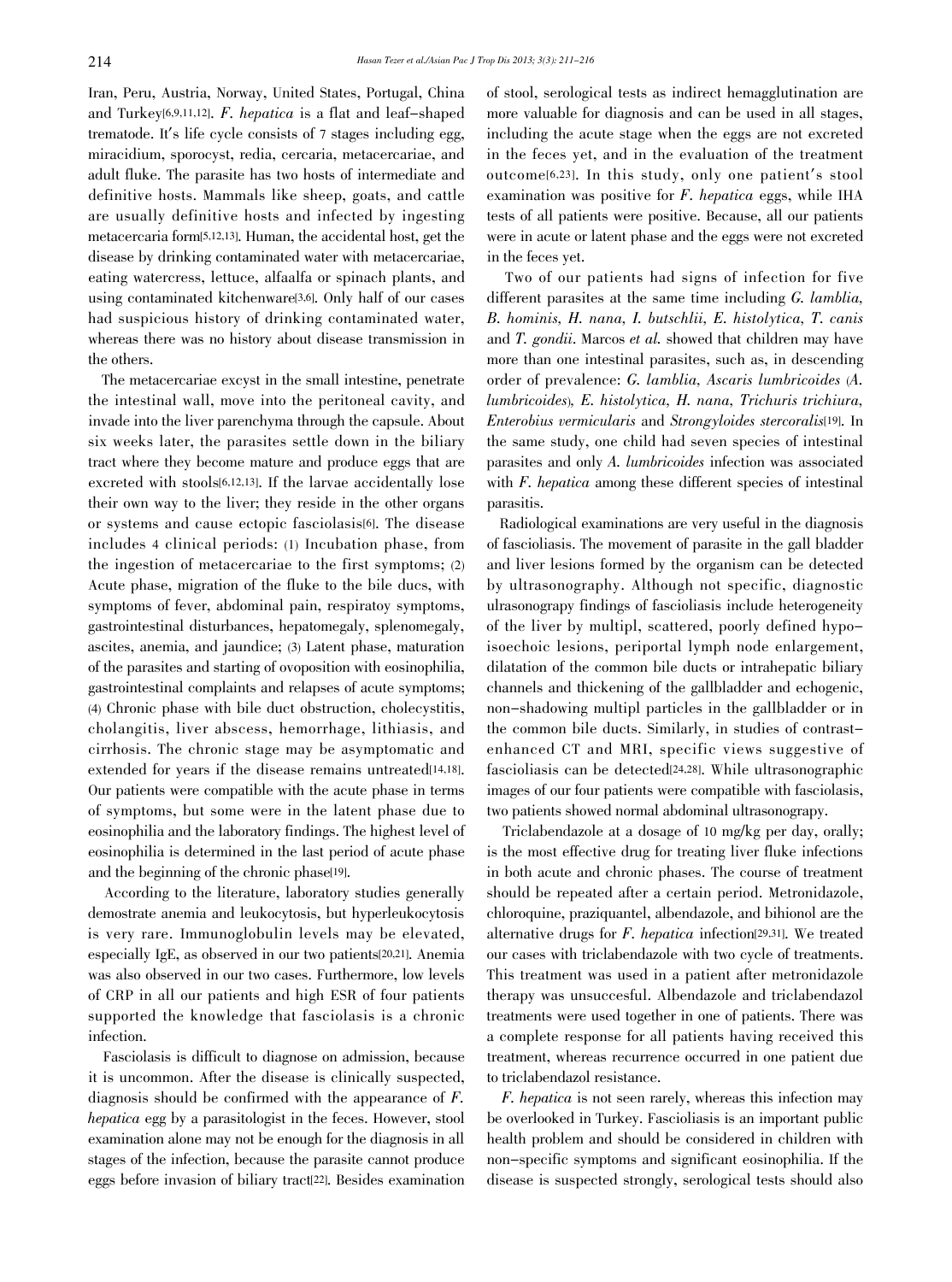be performed in cases with normal stool examination.

# Conflict of interest statement

We declare that we have no conflict of interest.

# **Comments**

# Background

Fascioliasis is an important chronic parasitic disease localized at different localization of world and have wide spectrum of symptoms including fever, hepatomegaly, abdominal pain, eosinophilia, hemobilia, hepatic nodules, jaundice and angiocholitis.

# Research frontiers

Studies are performed to estimate the prevalence of fascioliasis in Turkey and Asia. Challenging process of diagnosis and differential diagnosis became easier with the help of these studies.

# Related reports

Several reports including patients with fascioliasis from Spain, France, Germany, Great Britain, Bolivia, Iran, Peru, Austria, Norway, United States, Portugal, China and Turkey were reported. The parasite has two hosts of intermediate and definitive hosts. Mammals like sheep, goats, and cattle are usually definitive hosts and infected by ingesting metacercaria form while human, the accidental host, get the disease by drinking contaminated water with metacercariae, eating watercress, lettuce or spinach plants, and using contaminated kitchenware.

# Innovations & breakthroughs

This study had focused on fascioliasis and challenging process of diagnosis and differential diagnosis, since it has non-specific symptoms except significant eosinophilia.

# Applications

The results of this research was applied in differential diagnosis.

# Peer review

The authors reported their experience with the fascioliasis cases. The results of this article will lead the clinicians to consider fascioliasis for non-specific symptoms associated with eosinophilia.

# **References**

[1] Marcilla A, De la Rubia JE, Sotillo J, Bernal D, Carmona

C, Villavicencio Z, et al. Leucine aminopeptidase is an immunodominant antigen of Fasciola hepatica excretory and secretory products in human infections. Clin Vaccine Immunol 2008; 15: 95-100.

- [2] Aksoy DY, Kerimoglu U, Oto A, Erguven S, Arslan S, Unal S, et al. Infection with Fasciola hepatica. Clin Microbiol Infect 2005; 11: 859-861.
- [3] Mas-Coma S, Bargues MD, Valero MA. Fascioliasis and other plant-borne trematode zoonoses. Int J Parasitol 2005; 35: 1255- 1278.
- [4] Lim JH, Kim SY, Park CM. Parasitic diseases of the biliary tract. AJR Am J Roentgenol 2007; 188: 1596-603.
- [5] Andrews SJ. The life cycle of Fasciola hepatica. In: Dalton JP, editor. Fasciolasis. Wallingford: CAB International; 1999. p. 1-29.
- [6] Arjona R, Riancho JA, Aguado JM, Salesa R, González-Macías J. Fascioliasis in developed countries: a review of classic and aberrant forms of the disease. Medicine 1995; 74: 13-23.
- [7] Vercelli-Retta J, Lagios MD, Chandrasoma P. Fasciola hepatica and parasitic eosinophilic granuloma of the liver. Am J Surg Pathol 2002; 26: 1238.
- [8] Zhou L, Luo L, You C, Wang B, Xu J, Liao L, et al. Multiple brain hemorrhages and hematomas associated with ectopic fascioliasis in brain and eye. Surg Neurol 2008; 69: 516-521.
- [9] Almendras JM, Rivera MJ, Seijas MJ, Almen DJK. Hepatic fascioliasis in children: uncommon clinical manifestations. Arq Gastroenterol 1997; 34: 241-247.
- [10] Rangheard AS, N'Senda P, Dahan H, Tubiana JM, Arrivé L. Peritoneal location of fascioliasis mimicking a peritoneal carcinomatosis. J Comput Assist Tomogr 1999; 23: 699-700.
- [11] Molloy JB, Anderson GR. The distribution of Fasciola hepatica in Queensland, Australia, and the potential impact of introduced snail intermediate hosts. Vet Parasitol 2006; 137: 62-66.
- [12] Maguire JH. Trematodes (schistosomes and other flukes). In: Mandell GL, Bennett JE, Dolin R, editors. Mandell, Dougles, and Bennet's principles and practice of infectious diseases. 6th ed. Philadelphia: Churchill Livingstone; 2005, p. 3276-3285.
- [13] Duan YL. Fasciola hepatica. In: Sun X, Li CP, Zhang JS, editors. Applied medical parasitology. Beijing: People's Medical House; 2005, p. 241-245.
- [14] Chen MG, Mott KE. Progress in assessment of morbidity due to Fasciola hepatica infection: a review of recent literature. Trop Dis Bull 1990; 87: 1-38.
- [15] Mas-Coma S, Bargues MD, Marty AM, Neafie RC. Hepatic trematodiases. In: Meyers WM, Neafie RC, Marty AM, Wear DJ, editors. Pathology of infectious diseases. Washington DC: Armed Forces Institute of Pathology and American Registry of Pathology; 2000, p. 69-92.
- [16] Valero MA, Santana M, Morales M, Hernandez M, Mas-Coma S. Risk of gallstone disease in advanced chronic phase of fascioliasis: an experimental study in a rat model. J Inf Dis 2003; 88: 787-793.
- [17] Marcos LA, Maco V, Castillo M, Terashima A, Zerpa R, Go-tuzzo E. Reporte de casos de fasciolosis en el Instituto Especializado de Salud del Niño Lima–Perú (1988-2003). Rev Gastroenterol Peru